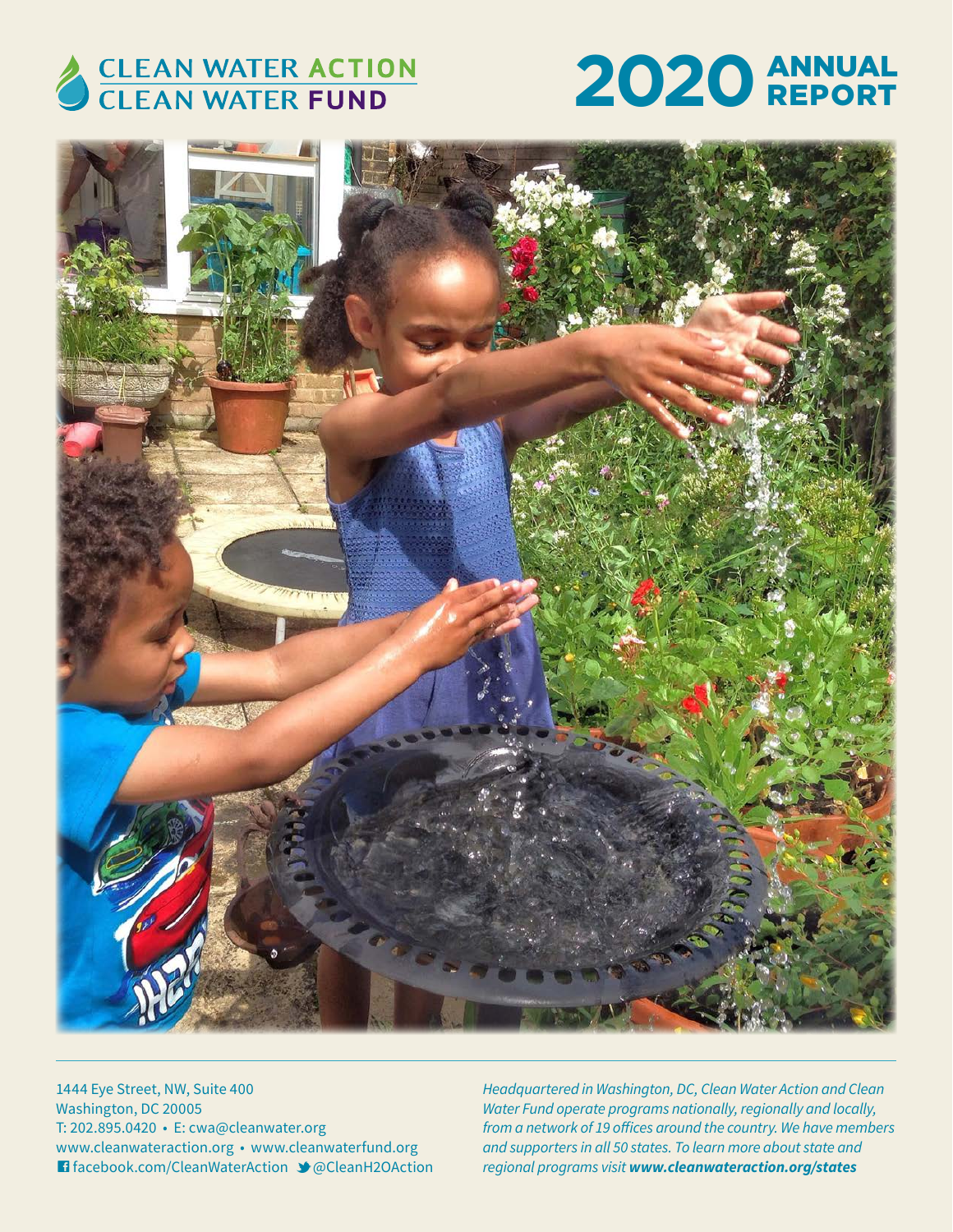## 2020 accomplishments set the stage for continued progress protecting our water and our health

Despite the past year's very challenging circumstances — a hostile anti-environment administration and the coronavirus pandemic's devastating health toll, social and economic disruptions — 2020 proved to be surprisingly productive, in each of Clean Water Action's priority program areas:

**WATER:** We continued to help communities organize for policies and actions that protect water from pollution and contamination and to advance our vision of clean water for all people and communities. We made continued progress on positive, proactive water solutions at the local, state and federal levels. This includes promising "green infrastructure" solutions to reduce runoff pollution, to get lead out of contact with people's drinking water (supporting \$45 billion in new federal investments toward that end), and to protect drinking water sources. With the Clean Water Act's 50th anniversary and Clean Water Action's own 50th birthday coming up in 2022, it remains clear that — even with continued progress — much remains to be done.

**CLIMATE:** Clean Water Action recognizes the urgent need for bolder action on climate, and is working with states, communities and businesses to tackle the climate crisis, transition to renewable energy, and reduce pollution from cars and trucks. People who face daily exposure to oil and gas industry pollution must be protected, along with their air and water. Communities on the receiving end of too much pollution from multiple sources and industries need relief, following the example set by New Jersey's innovative "cumulative impacts" legislation, which places their needs first in future siting and permitting decisions.

WASTE & TOXICS: Clean Water Action is leading the charge for state policies and federal action to get toxic PFAS "forever chemicals" out of our drinking water sources, eliminate their use in food packaging and fire-fighting foam (following California's landmark win), and to prevent and clean up future PFAS pollution of our water (our progress in Colorado). We are also pursuing similar strategies for toxic flame retardant chemicals (following a hardfought victory in Massachusetts). Our

*Re-Think Disposable* program continues to support and strengthen networks of businesses and consumers who reject single-use plastics, while also promoting policies, such as those we helped win in New Jersey, California and other states to phase out wasteful throwaway bags and foamware.

DEMOCRACY: Building support for voting reforms and a democracy that works for all is a priority across all Clean Water Action programs. This includes campaigning in support of the transformational For the People Act and the John Lewis Voting Rights Advancement Act. Curbing polluters' corrosive political and lobbying influence and making it easier for more people to register and vote safely and securely are both essential for realizing our long-term water and health protection goals, including fishable, swimmable, drinkable water for all.

## Clean Water Action & Clean Water Fund's 2020 accomplishments set the stage for 2021 priorities, including:

- **Access to clean water for all** not yet a reality for too many people in the U.S., and central to our mission and vision for the future.
- Strengthening efforts to **stop pollution** before it can start, integrating Clean Water Act and Safe Drinking Water Act tools to get the job done.
- Helping communities across the U.S. do more, faster to **get lead out of contact with our drinking water**.
- Tackling the problems of **disproportionate impact** and environmental injustice by which low-income communities, and communities of color in particular, are also forced to bear the brunt of pollution in their air, land, water and workplaces. This annual report calls out our evolving partnerships with **environmental justice** communities and leaders, but these issues are woven throughout all of our programs.
- Continuing to work with businesses and consumers to **stem the tide of single-use disposables**, especially plastic trash, too much of which ends up in our water.
- Repealing the previous administration's disastrous **"Dirty Water Rule"** without delay, and replacing it to make sure all streams, wetlands — including drinking water sources for millions — are protected under the Clean Water Act.
- Protection against residential **water shut-offs**, water bill assistance for low-income households, and support for struggling water systems.
- Making sure new federal spending will address longneglected **water infrastructure** needs and benefit communities most at risk.
- Advancing **climate solutions** that create jobs and protect clean water.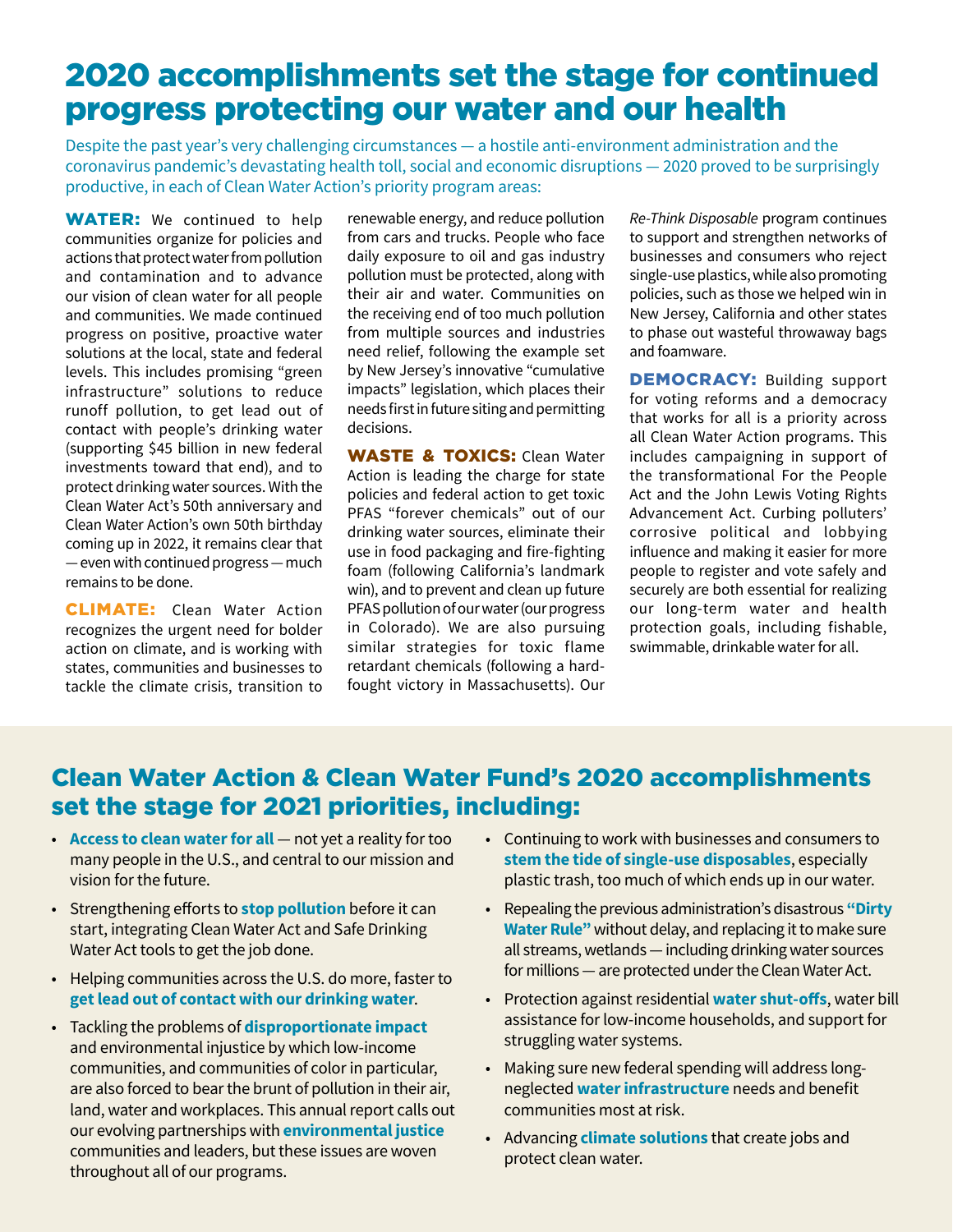## WATER POLLUTION & DRINKING WATER

Clean Water Action and Clean Water Fund fought to maintain strong, effective water protections, and mobilized to hold the line against drastic cuts and rollbacks that would undermine laws keeping pollution out of our water, including the water we drink. We joined with allies to challenge the Trump administration's actions in court, including the flawed and dangerous Dirty Water Rule and its decisions not to enforce other key environmental safeguards.

We opposed a new Clean Water Act loophole that would exempt pollution entering our water via underground dumping, pushed for toxic pollution spill prevention, campaigned to protect state and tribal authority to challenge pipelines and other dirty infrastructure, and pressed for stronger limits on toxic coal ash dumping and other coal-power pollution.



Clean Water Action helped lead diverse coalitions, including the national *Lead Service Line Replacement Collaborative, Sourcewater Collaborative, Clean Water for All* coalition*,* and others, and supported local and state initiatives to fight pollution and hold polluters

accountable. We continued to make headway on longstanding challenges: sewage pollution and polluted storm water, green infrastructure solutions, toxic algal outbreaks and industrial agriculture pollution, and access to clean drinking water.

#### *2020 victories and progress for our water also included:*

- $\bigstar$  Winning passage of legislation to ban the extremely toxic pesticide, chlorpyrifos, in Maryland. Although lawmakers failed to override the Governor's veto, state regulators nevertheless moved quickly to phase out and then prohibit its use.
- $\bigstar$  Helping lead and strengthen the pioneering Anacostia Park and Community Collaborative, now involving 31 organizations and 49 individuals, to increase access to parks and improve conditions in Washington, DC's Ward 7 and 8 neighborhoods along the much-neglected Anacostia River.
- $\bigstar$  Overseeing initial implementation of California's landmark Safe and Affordable Drinking Fund, advancing its programs to make clean drinking water available to all communities, and also creating models for addressing water and health disparities in other states.
- $\bigstar$  Helping make Colorado a national leader on toxic PFAS chemical contamination in water, with the state Water Quality Control Commission's unanimous approval of policies to monitor and limit PFAS discharges in water pollution permits. The state will also use water sampling and source investigations to find contamination, identify which water is most at risk, stop it at the source, and develop cleanup plans, with drinking water protection as a priority.
- $\bigstar$  Supporting communities in New England, in New Jersey and Pennsylvania, across the Midwest, and in other states to accelerate replacement of old lead drinking water service lines. We also continued our leadership role in the national *Lead Service Line Replacement Collaborative*, bringing communities together with the water sector, local, state and federal officials to keep resources flowing toward solutions.
- Ì Advancing water equity by helping to found and lead *Water for All of Michigan* coalition focused on water infrastructure and affordability, supporting the Michigan Water Table, and securing action by Gov. Whitmer and the state legislature to prevent water shutoffs for financially distressed households.











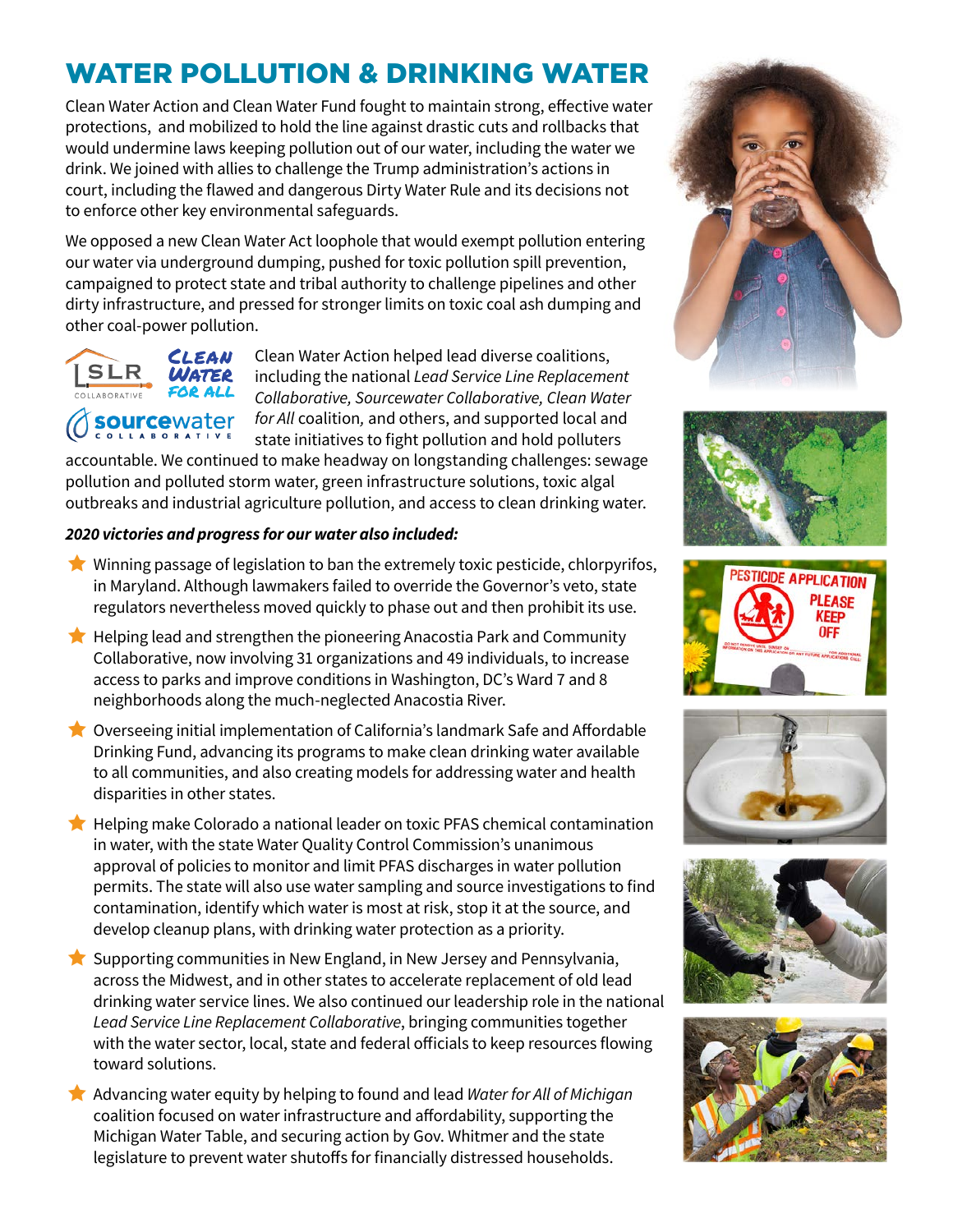## CLIMATE AND ENERGY

Climate, energy and water concerns are closely interconnected. Clean Water Action's expertise and campaigning across these areas helped environmental and community allies hold the line on dirty energy projects, advance clean energy solutions, and make the benefits of those solutions more available to all.

Our oil and gas programs continued to address threats from oil and gas production, including fracking, enhanced recovery and wastewater disposal. We pushed for stronger safeguards for land, air and water, and supported communities as they organized to protect their water and health. Clean Water Action and Clean Water Fund reported on how oil companies abused federal tax credits for carbon capture and enhanced oil recovery, and why these fossil fuel subsidies should end. We developed *Roadmap for Reform* recommendations on how the Biden administration can better protect water from oil and gas operations.

Clean Water Action continued its support for local climate action and leadership, with an increased emphasis on supporting communities of color already overburdened by pollution, advancing energy efficiency and renewables, and making sure voices of youth and people of color are heard.





#### *Also in 2020:*

- $\bigstar$  Clean Water Action organized with frontline communities on the receiving end of pollution from old polluting power plants, dirty diesel trucks, port and industrial facilities in Newark, New Jersey, and capped a multiyear campaign with a groundbreaking new cumulative impacts law to protect New Jersey residents whose water, air and health are most at risk from multiple pollution exposures.
- In November, Clean Water Action joined with allies to file a new lawsuit challenging the Trump administration's rollbacks on water pollution limits for coal-fired power plants, the single largest direct sources of lead, mercury, arsenic and other toxic water pollution in the U.S.
- Clean Water Action supported organizing with Latinx communities and coalitions in rural Kern County, California to continue air monitoring and push for setbacks to help protect homes, schools and hospitals from oil and gas pollution. Clean Water Action also joined litigation on oil and gas wastewater problems impacting these same communities.
- $\bigstar$  Clean Water Action advanced climate justice in Maryland by supporting the Peoples Climate Movement and continued organizing and advocacy with community groups seeking to strip state clean energy subsidies from polluting trash incinerators.



**GREAT** 

**STRAITS** 

LINE<sub>5</sub>

LAKES &

**NOW** 

Line 5 Victory: *Following years of advocacy and organizing by Clean Water Action and allies, Michigan Gov. Gretchen Whitmer announced in November that the Line 5 pipeline's continued operation would violate the state's "solemn duty to protect the Great Lakes." This action started the process of revoking the easement that allows the dangerous pipeline under the Straits of Mackinac to remain open. Its closure would eliminate this ongoing threat to Great Lakes water quality and drinking water for millions.*

**ROTECT** 

SHUT DOWN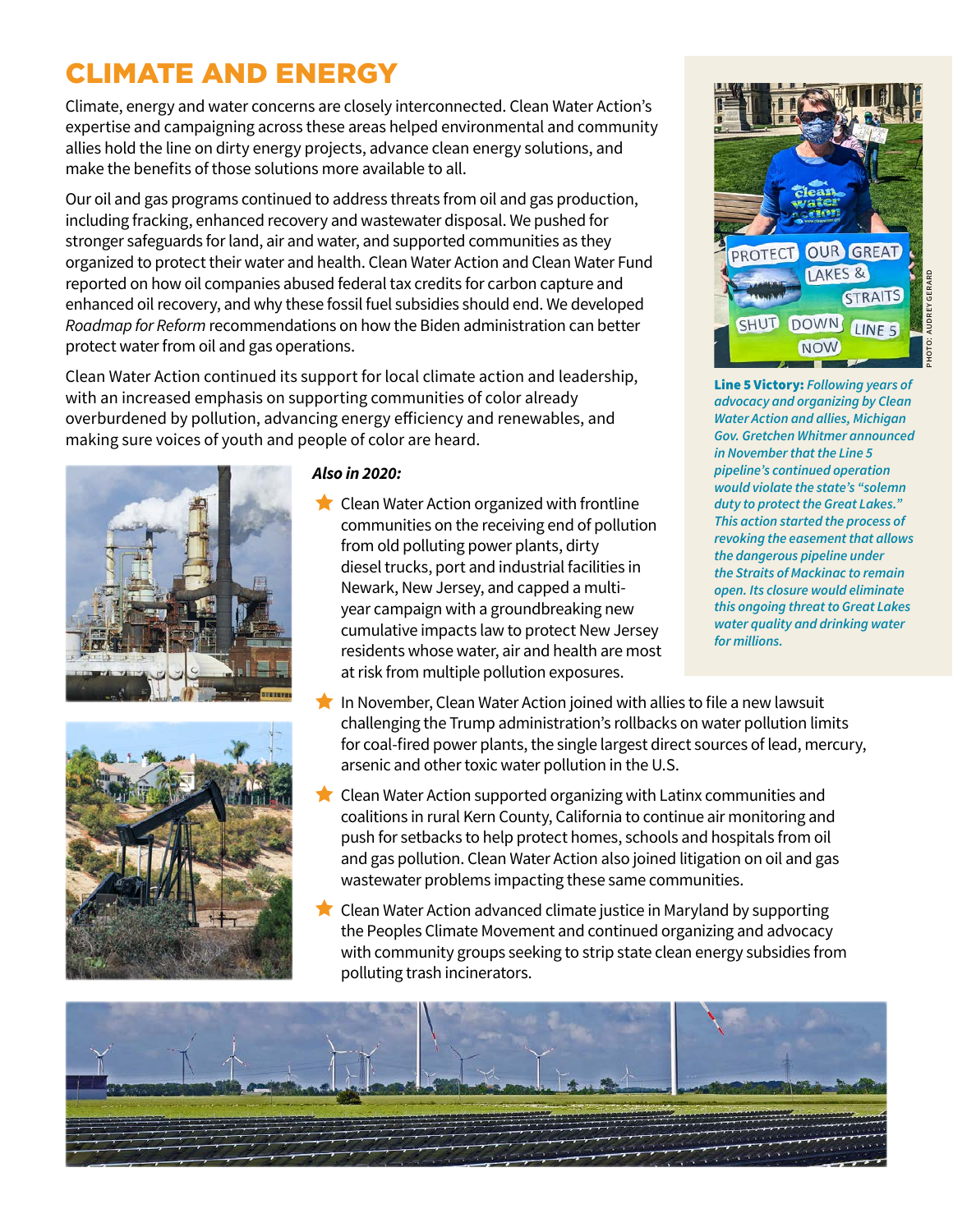## WASTE AND TOXICS PREVENTION

Clean Water Action remained an active leader in coalitions and networks focused on organizing consumers and moving state policies to prevent pollution and protect health. These include the *SAFER States* network, *Safer Chemicals Healthy Families*, and the *Mind the Store Campaign*, which mobilizes consumers to demand improvements from major retail chains.

2020 also brought increased awareness and action on toxic PFAS chemicals in consumer products, food packaging, nonstick coatings and firefighting foams. Contamination near industrial plants and fire training sites has been detected in drinking water sources, and studies suggest PFAS pollutants may now be present in almost every person's blood. Clean Water Action moved quickly to help communities respond, joined with community partners to press for accountability and "polluter pay" solutions and to promote stronger limits for PFAS chemicals in drinking water.

We worked with environmental allies and congressional leaders to secure bipartisan federal action and funding for toxic PFAS chemical research and cleanup, and to start reducing their use in consumer, household and other products.

We won new state limits on these dangerous "forever chemicals" in California and New Jersey, also setting the stage for progress in Massachusetts and other states. This means the chemicals are starting to be phased out in firefighting foams and excluded altogether under new state government procurement policies in Connecticut and elsewhere. In Colorado, we helped secure regulatory policies to monitor PFAS discharges in water pollution permits, conduct sampling and source investigations to inform cleanup and prevention, and to allow state responses to focus on drinking water.

Clean Water Action and Clean Water Fund continued our *ReThink Disposable* programs to reach more communities in California, New Jersey, and New England, working with businesses and local governments to reduce single-use disposable trash.

#### *Other state and local actions and victories included:*

- $\bigstar$  Helping community activists demand and win free air filters for people living near notorious Pittsburgh-area polluter, the Clairton Coke Works. Clean Water Action also helped area residents organize to reduce the plant's health-threatening pollution.
- $\blacktriangleright$  Partnering with city officials in Providence, Rhode Island to make the community a leader on toxics reduction, developing green procurement guidelines for janitorial and other cleaning supplies which will create a healthier work environment for employees and the public.
- $\bigstar$  Securing passage of California legislation to address a significant source of toxic PFAS contamination threatening firefighters' health and endangering our water. SB 1044, initiated by Clean Water Action in partnership with firefighters, environmental allies and state lawmakers will phase out PFAS-containing firefighting foams in favor of effective non-PFAS alternatives.
- $\bigstar$  Continuing to lead the way combatting disposable plastic trash in New Jersey, through passage of statewide polystyrene and plastic bag bans.







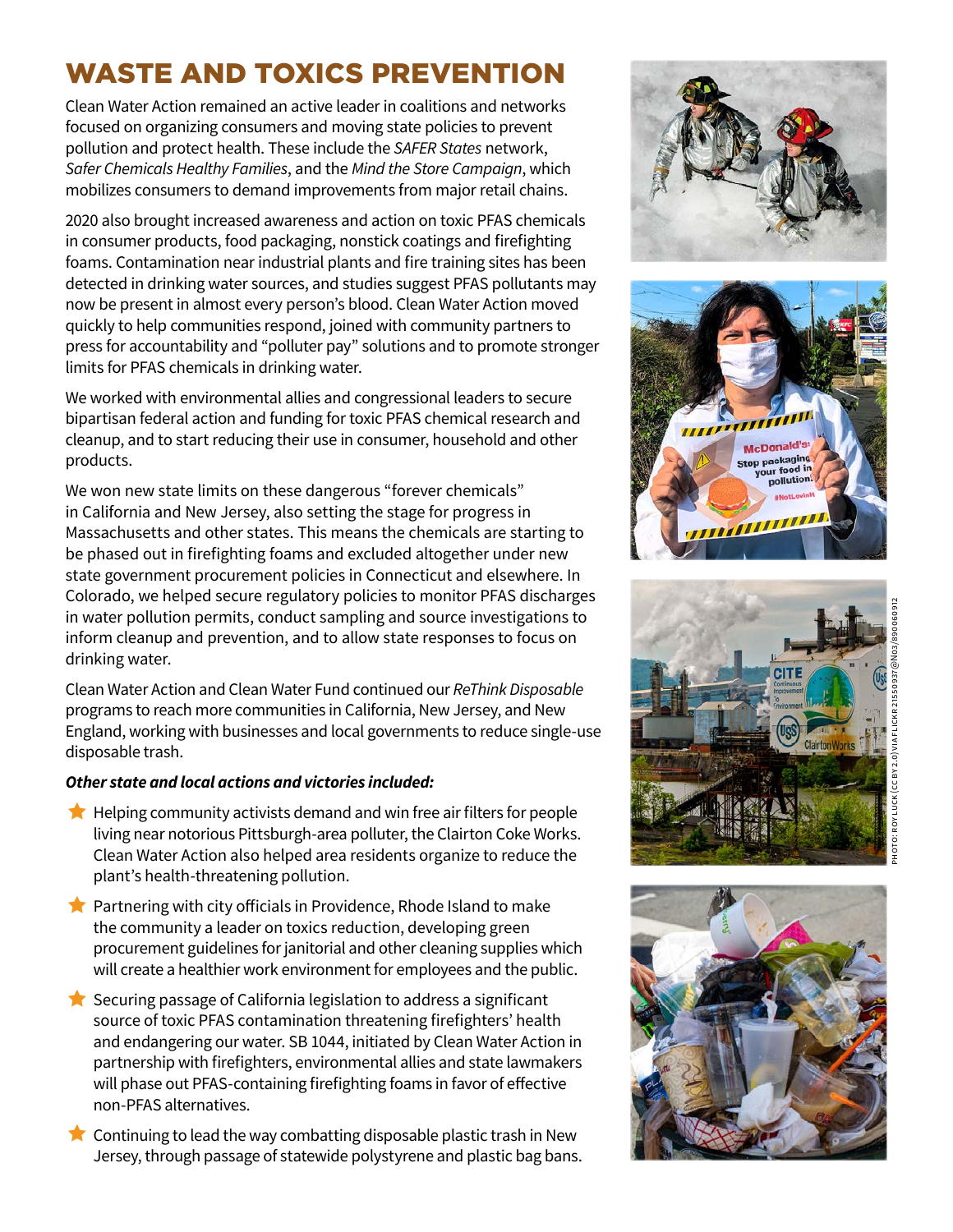## DEMOCRACY

The 2020 elections brought dramatic changes in the White House and in Congress, as an anti-environment administration and Congress were replaced by leaders committed to restoring programs and progress on clean air and climate, on toxics, on clean water, and on environmental and racial justice. With so many close contests in Pennsylvania, Michigan and other key states, Clean Water Action members — clean water voters helped decide the outcomes. In addition to electing Joe Biden and Kamala Harris, clean water voters: helped Sen. Ed Markey overcome a difficult primary challenge in Massachusetts, re-elected Sen. Gary Peters and U.S. Reps. Elissa Slotkin and Haley Stevens in some of Michigan's toughest races, and re-elected Rep. Andy Kim in New Jersey. Clean Water Action members didn't just come out to vote they also joined volunteer phone banks to help turn out voters, and made sure their families and neighbors knew how to vote by mail. Our members put grassroots muscle behind Clean Water Action and allies' *Count Every Vote* election integrity efforts.

*Clean Water Action's 2020 grassroots organizing and mobilization in Michigan exemplified the scope and intensity of staff and volunteer involvement, driven by a fierce passion for our issues:*



*See page 7 for additional stats on Clean Water Action's 2020 campaign outreach.*

Clean Water Action's nonpartisan civic engagement programs are in operation year-round and are dedicated to the premise that clean water and a healthy democracy go hand-in-hand. Our outreach and organizing teams work every day to make sure members and the public understand what's at stake for our water as policies are debated and decided upon at the local, state and national levels. What are the key issues? Who is making the decisions? How can people get involved to make a difference, individually and by joining with others? When can a meeting or rally (in-person or virtual), petition signatures, letters, phone calls, texts and emails to public officials help tip the balance in favor of clean water?

In 2020 Clean Water Action continued to document and publicize how outsized special interest political and lobbying expenditures have stymied progress and undermined environmental and health protections. We also published scorecards on lawmakers' votes, documented candidates' positions and records, and educated our members about how to bring their clean water concerns to the ballot box.

*Clean Water Fund does not advocate for or against the election of any candidate; its programs are strictly nonpartisan and limited to activities appropriate to its 501-c-3 tax status.*

**Environmental Justice Matters. By almost every** measure — funding, jobs, health outcomes, access to clean water, exposure to pollution in air, water and food, participation in environmental decisions, and vulnerability to climate change (fire, extreme weather, flooding, drought), access to the economic and environmental benefits of clean energy — communities of color are too often left behind. These conditions worsened under the previous administration's dangerous polluter-friendly agenda.

Clean Water Action works closely as a partner and ally with communitybased organizations and grassroots leaders.We support their campaigns and help ensure that their expertise and experience lead the conversation. We've helped secure landmark policies on drinking water access in California, on energy and waste solutions in New England, on toxic exposures around polluting ports, on dangerous facility siting, pipelines and transportation, on disproportionate pollution burdens in New Jersey and more.



*Clean Water Action's Kim Gaddy helped spearhead the successful multi-year campaign to win New Jersey's landmark Cumulative Impacts bill. In December, she received an Environmental Excellence Award from Gov. Phil Murphy and his administration, recognizing her many years of environmental justice leadership. Gaddy is the organization's National and New Jersey Environmental Justice Director.*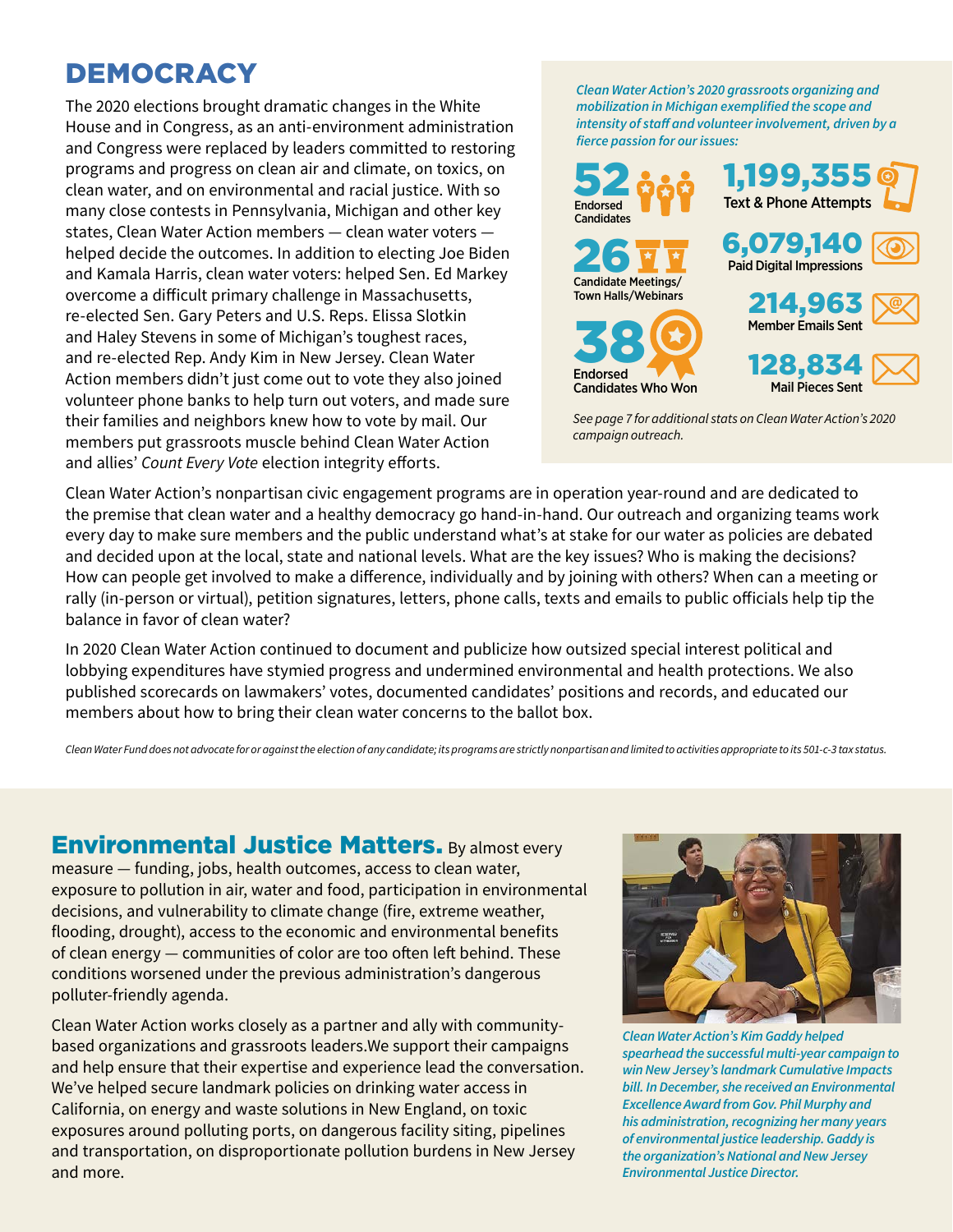#### Mobilizing to protect Clean Water during the pandemic:

Keeping a close eye on safety and science, Clean Water Action moved quickly in early spring to suspend its door-to-door canvassing and person-to-person organizing, public meetings, and most in-person office operations to protect staff, volunteers, members and the public. We were able to transition staff to remote work-from-home operations, and to shift from face-to-face to online and on-the-phone outreach, organizing and campaigning. Our dedicated teams of staff and volunteers were well aware of the extraordinarily high stakes for our water in these challenging times, and they delivered. The numbers only tell part of the story, but document the flexibility and resilience which allowed our programs to survive and thrive with support from our members and donors, delivering solid results for our water.



#### BUSINESSES FOR CLEAN WATER

*We gratefully acknowledge gifts, grants and partnership donations from the following business supporters, their employees and customers:*

**Aveda** – Supporting Clean Water Fund programs in California, New England and Texas through Earth Month fundraising.

**Benevity** – Collaborating with Clean Water Fund and Earth Share to support environmental giving and volunteering by businesses and their employees.

**Charity Gift Certificates** – Support Clean Water Fund by giving gift cards or by converting unused gift cards from stores or restaurants into donations. *www.CharityGiftCertificates.org*

**Clean Choice Energy** – Offering clean renewable wind and solar for electricity supply.

**Energy Sage** – Helping consumers evaluate solar energy options that benefit Clean Water Action. *www.EnergySage.com/p/CleanWater*

**Guacamole Fund**\* – Supporting Clean Water Fund through concert tabling and other fundraising with touring artists, incl. Bonnie Raitt and Jackson Browne.

**Hairstory** – Water-friendly hair care products offering online shoppers opportunities to support Clean Water Fund

**Melissa Joy Manning** – Sustainable handmade jewelry supporting Clean Water Fund through in-store and online promotions and special events. *www.MelissaJoyManning.com*

*\*One Percent for the Planet Members*



**Neighborhood Sun** – Community solar solutions for Clean Water Action members in Maryland and New Jersey. *https://ns.solarforall.io/ signup.cfm?agent=CWA*

**Kendra Scott** – Gifts and jewelry with local "give-back" days donating to Clean Water Fund

**Seventh Generation** – Partnering with Clean Water Action around protecting clean water and the launch of a new personal care products line (purchases benefit Clean Water Action).

**Patagonia**\* – Supporting Clean Water Fund with grants, product donations and matching gifts.

**SurveyMonkey Contribute & Survey Monkey Rewards** (android and iOS) – Sign up. Take Surveys. Support Clean Water Fund (more than \$923,000 donated). *https://contribute.surveymonkey.com/ charity-sign-up/clean-water-fund*

**TangoCard** – Offering its clients' employees and customers the opportunity to donate rewards and incentives to Clean Water Fund.

**Tempercraft**\* – Quality durable, reusable stainless bottles and beverage containers supporting Clean Water Fund through product sales and in-kind donations.

**Tito's Handmade Vodka** – Partnering with Clean Water Fund to reduce plastic trash and make festivals and events more sustainable.

#### LEGACY GIFTS

Both Clean Water Action and Clean Water Fund welcome **gifts by will** or bequest, by **beneficiary designations** on insurance, retirement or investment accounts, or by **donating stocks** or other appreciated assets. Donating to Clean Water Fund from **your IRA** is another option. You have a lasting impact for clean water. Call or e-mail for Clean Water Legacy Gift information. Please let us know of any Clean Water Legacy Gift commitments you've already made so we may thank you. Call 202.330.2379 or e-mail *legacy@cleanwater.org*

#### WORKPLACE GIVING

Clean Water Fund receives support from thousands who participate **matching gift** and/or payroll deduction Member of **EarthShare workplace giving** programs. Clean Water Fund is a founding member of Earth Share and is active in its national leadership. Earth Share represents the nation's leading environmental and conservation nonprofits and partners with businesses for employee engagement and philanthropy. Federal employees support Clean Water Fund **(CFC #10636)** in the **Combined Federal Campaign**. Learn more, *development@cleanwater.org*

#### DONOR ADVISED FUNDS

Clean Water Fund receives gifts and grants from Donor Advised Funds affiliated with financial institutions and community foundations. Please contact us for assistance with your gift, *development@cleanwater.org*